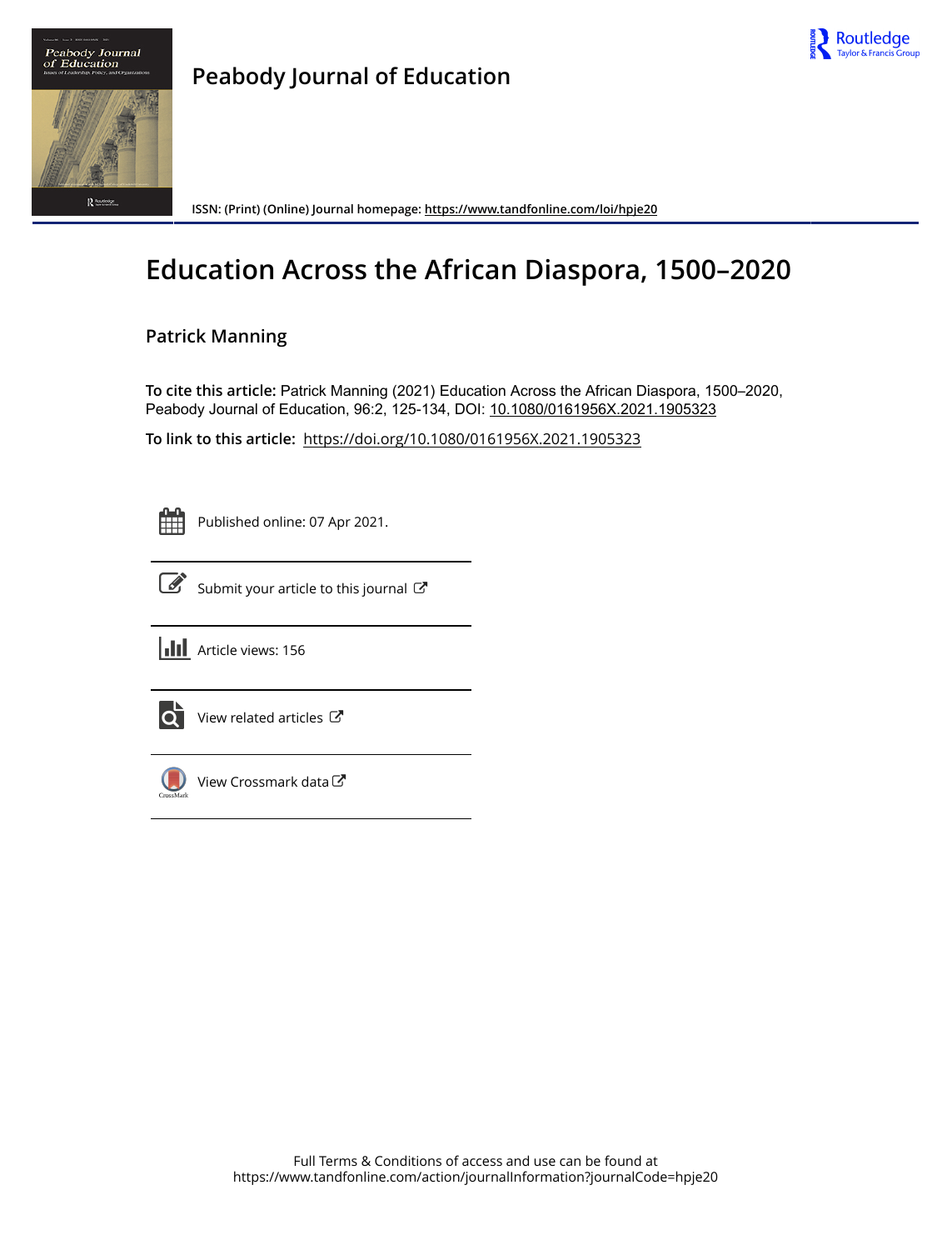Routledge  $\frac{5}{8}$  Taylor & Francis Group

Check for updates

## **Education Across the African Diaspora, 1500–2020**

Patrick Manning

University of Pittsburgh

#### **ABSTRACT**

Education in the African Diaspora unfolded under difficult conditions yet provided its communities with individual advancement, conceptual discoveries, and institutional achievements. Examining regions across the of African Diaspora, this essay explores education in the era of enslavement and emancipation (up to 1880); in times of industrialization and segregation (up to 1950); and the era of decolonization, civil rights, and high-level educational achievement up to the present. The concept of the African Diaspora is shown to be a major accomplishment of these educational interactions.

### **Introduction**

<span id="page-1-0"></span>The term "African Diaspora" describes the large and diverse community of African-descended people in the Americas and worldwide. More than a reference to color, the African Diaspora signifies the historic and cultural continuity of this large portion of humanity, tied together by continuing interaction and mutual support (Gomez, [2020;](#page-10-0) Manning, [2009\)](#page-10-1). Although the precise term arose only in the 20th century, the social reality of the African Diaspora took form in the 15th century as the Atlantic slave trade began to carry millions of captives to the Americas, where the survivors built communities, first in the chains of slavery and then as free people. At present, the population of the African Diaspora in the Americas has risen to over 200 million people spread across North America, the Caribbean, and Latin America (World Bank, [2018\)](#page-10-2). Many more members of the African Diaspora live in Africa, Europe, and Asia.

<span id="page-1-1"></span>This essay provides a brief overview of the history of education in the African Diaspora. It is a history that has unfolded under difficult conditions. Even more, it is a history of individual accomplishment, material and conceptual discoveries, and institutional achievement. People of African descent have found ways to advance their levels of knowledge and accomplishment, strengthening their children and their communities. They have also built knowledge to gain recognition of their equality from other communities. This exchange of knowledge took place in the home, in communities, and in specialized institutions of education.

I divide this long and remarkable history into three main periods. In the years from 1500 to 1880, life under enslavement and campaigns for emancipation dominated social life. In this formative era, education took place mostly at home, in artisanal training, and in religious study. These same processes, emphasizing culture and communication, built the initial institutions of the African Diaspora. In the subsequent years, from 1880 to 1950, industrialization and empire dominated the world. These processes brought racial discrimination and segregation to Africa and every region of the African Diaspora, continuing even after two devastating world wars. The same imperial process brought huge European migrations to the Americas.

In this era, African Diaspora education continued at home but opened in elementary schools and some institutions of higher education. Diaspora institutions gained strength through travel of free people, pan-Africanism, and exchange of popular culture. In the years from 1950 to 2020, the collapse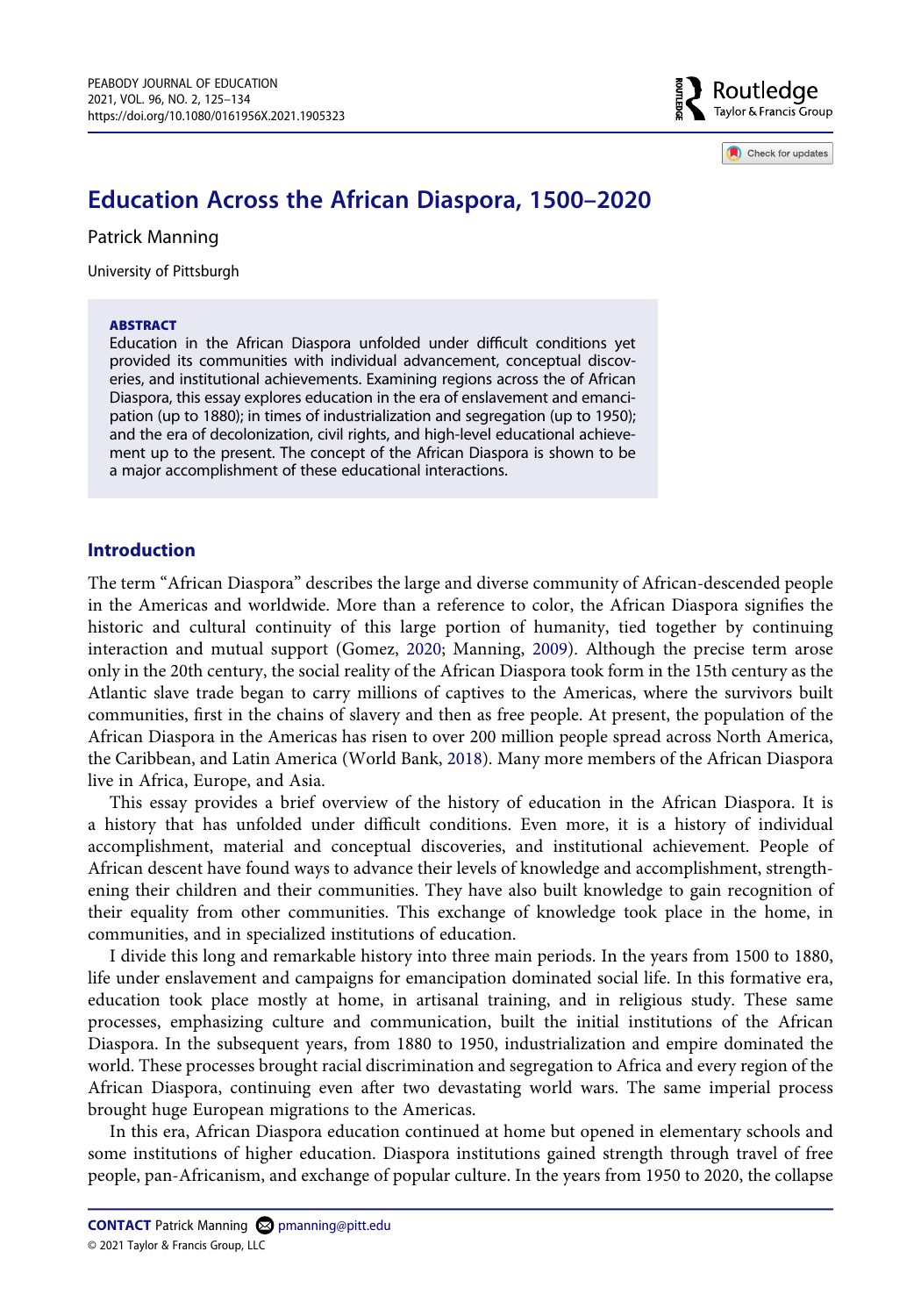of empires brought national independence to dozens of countries, now led by people of African ancestry. Black communities thrived and grew, gaining civil rights by relying on public education, secondary schools, and universities. Despite a backlash against civil rights and decolonization in the 1980s, the African Diaspora rebounded, exerting leadership in global cultural interactions.

The African Diaspora is at once straightforward and complex, diverse and coherent. To simplify, I distinguish three great regions: the African Diaspora of the Americas, the Old World African Diaspora of Europe and Asia, and the Homeland of Sub-Saharan Africa. But each of these continental regions has important subregions—the African Diaspora of the Americas includes North America, the Caribbean, Latin America, and nations within each region. The educational history of the African Diaspora unfolded in a rich diversity of regions and cultures. The diversity is obvious in language and religion and also shows up in many other ways. Its five main languages—English, Spanish, Portuguese, French, and Arabic—are accompanied by many more. Catholicism and Islam are the two main religions, accompanied by Protestant denominations and African-based religions (Manning, [2009](#page-10-1)). In their local groupings and in the commonality of their common ancestry, communities of the African Diaspora rely on education for the value of knowledge and for social advance.

#### **Education in the era of slavery and emancipation, from 1500 to 1880**

By the year 1500, people of Sub-Saharan Africa had long maintained ties to the peoples of North Africa, Europe, and Asia through migration and trade—including the *hajj* or pilgrimage of Muslims from all lands to the holy city of Mecca, the trade of African gold across the Sahara to the Mediterranean, and oceanic voyages from East Africa to India (Gomez, [2020\)](#page-10-0). The African empires of Songhai and Ethiopia exchanged embassies with China, India, Iran, the Ottoman Empire, and Russia.

But a new set of worldwide contacts opened up as European ships learned to sail along the African coast and then to Asia and the Americas. Spain and Portugal created their own empires overseas after the voyages of Columbus da Gama. They and other European shippers gained a monopoly over longdistance trade among the continents (Manning, [2020](#page-10-3)). As a result, all the regions of the world were in contact with each other beginning around 1500.

<span id="page-2-1"></span>At first these global contacts brought interactions that were as much cordial as warlike, so that commerce and exchange initially expanded for Africans. But with the passage of time, Africans were drawn into an oppressive relationship with Europeans, in which Africans were captured, sold, and transported from their homeland to Europe, Asia, and especially America. The numbers of Africans carried across the Atlantic grew from hundreds at first to over 100,000 per year by 1800. As a result, a population of African captives and their descendants developed in the coastal areas of the Americas from Brazil to North America. From there, captives were carried far into Mexico and Peru. With time, the slave population within Africa also grew as an accompaniment to slave raiding and slave exports (Manning, [1990\)](#page-10-4).

<span id="page-2-0"></span>The African Diaspora of the Americas began with the settlement of captive Africans in the Spanish Caribbean, in Portuguese Brazil, and later in other American regions. In the United States, special attention is given to the first Africans delivered to the English settlement of Virginia in 1619. (They were preceded in North America by the Africans settled by Spanish colonists in Florida and Mexico.) In each region, the first issue faced by arriving captives was what came to be known as "seasoning": They were sold to masters who imposed discipline and new names on them before putting them to work. Those already enslaved helped the newcomers to adjust. Difficult as these early stages were, life changed with time in the African Diaspora.

Under the rule of *coartición*, slaves in Catholic territories had the right to purchase their freedom. Many escaped and gained autonomy, most famously in the Palenque or Maroon community of Palmares, which maintained its independence in Brazil from 1597 to 1694 (Manning, [2009\)](#page-10-1). The destruction of Palmares coincided with a widespread crackdown, including the 1685 Black Code of France, in which both Christian and Islamic authorities tightened racial restrictions and minimized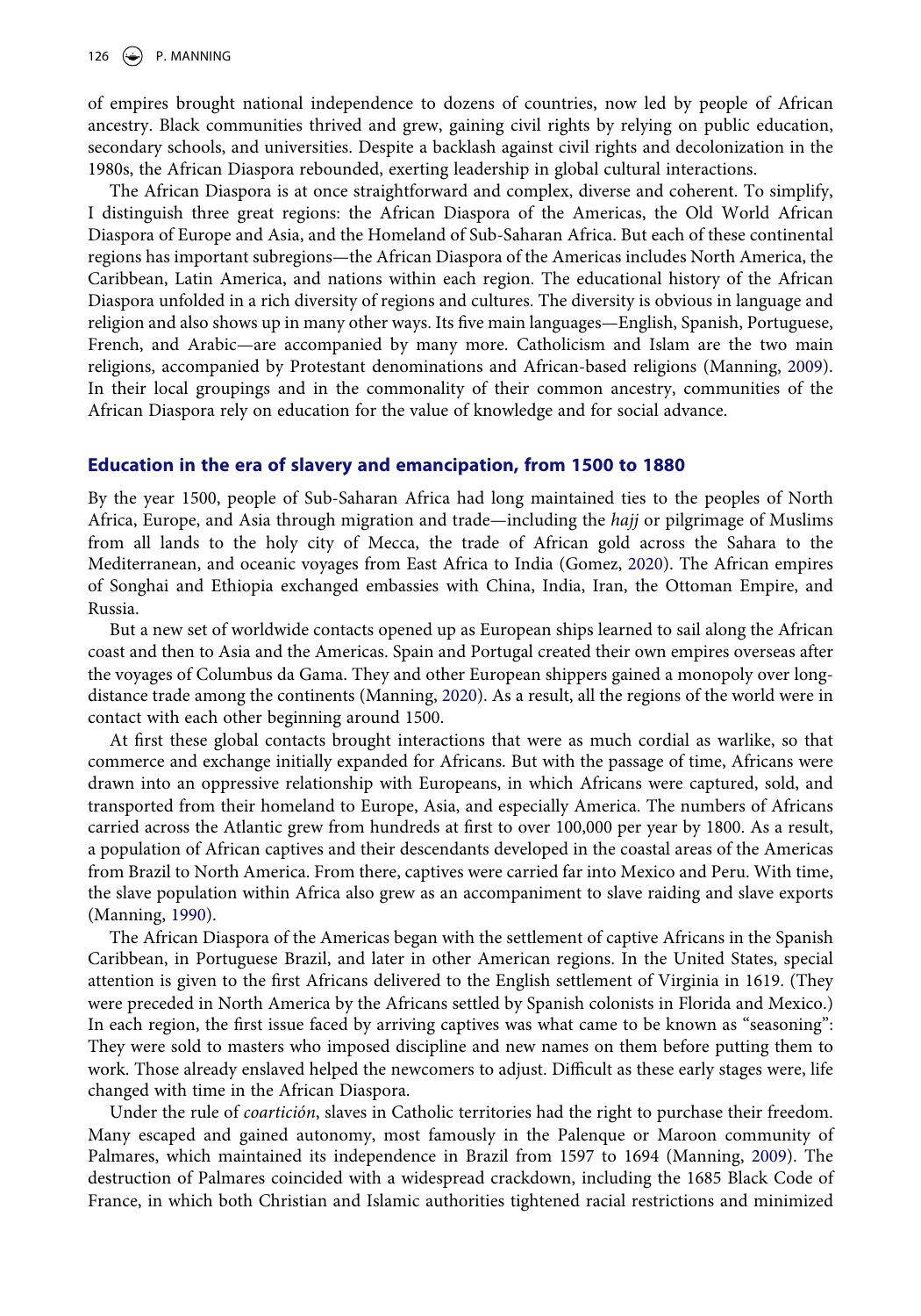<span id="page-3-7"></span>paths to freedom (Manning, [2015\)](#page-10-5). New slaves were brought from Africa, while masters sold and moved slaves to different settlements. Many male masters saw themselves as owners rather than parents of the children they fathered with slave women. Some Black women, slave and free, had formal or informal marriages with Black men. For the many Black mothers who were single parents, they nurtured their children to adulthood with love and skill. Black communities, slave and free, sought to protect and teach their children through informal education, emphasizing basic skills, ethics, and survival but also learning ways to build a community. Maintaining household ties was a step toward building the Diaspora.

Even after the imperial reaffirmation of racial hierarchy, the free people of color in the Americas grew steadily in number, though they remained a minority in most places. They had access to literacy and even formal education and could provide support to the enslaved. They benefited especially from cooperation with Protestant Christians, whose beliefs emphasized literacy, especially to enable individual Christians to read the Bible. Protestants in New England colonies emphasized literacy in the 18th century (Graff, [1995\)](#page-10-6).

<span id="page-3-6"></span><span id="page-3-3"></span>The growing world economy encouraged migration and the formation of other diasporas; migrants came to the Americas from several European nations. These diasporas, small but influential in their own way, included migrants from Spain, Portugal, Britain, and France who maintained ties with the imperial state at home (Dufoix, [2008\)](#page-10-7). Migrants from the German states, however, had no empire at home, so they had to make their way as individuals or as members of their diaspora. African migrants, too, were in the position of having no ties to their homeland and no powerful home government that could speak up for their interests. Nonetheless, the African Diaspora, through mutual support of its members, built an influential network, especially through exchange of information.

The expanding needs of the world economy raised the demand for literacy and artisanal training, which had effects throughout the African Diaspora. Wealthy merchants of West Africa sent their sons to Europe for education in schools and universities; some of the scholars remained in Europe, while others returned to Africa. At the same time, Qur'anic schools expanded in the Islamic world, including West Africa, East Africa, and Asia. In a further step beyond study with tutors at home, formal schooling began in Europe and North America in the 18th century.

<span id="page-3-2"></span><span id="page-3-0"></span>Although the availability of advanced training and education was greatly restricted for Africans in every region, individuals of African descent managed to distinguish themselves as writers and public figures throughout this era of global change. In Africa, Ahmad Baba of Timbuktu (1556–1627), rector of the Sankoré University, wrote a well-known tract rejecting slavery. Ana Nzinga (1583–1663), queen of the Matamba kingdom in Angola, ruled her territory for a long time, alternately allying with and warring with the Portuguese on the coast (Cleaveland, [2015](#page-9-0); Heywood, [2017\)](#page-10-8). In Asia, Malik Ambar (1548–1626), who was enslaved in Ethiopia, rose in India to become prime minister and military leader of the powerful Ahmadnagar Sultanate (Ali, [2016](#page-9-1)). In Europe, Alessandro de Medici (1510–- 1537) served as the duke of Florence, and the Chevalier de Saint-Georges (1745–99), born in Guadeloupe, rose in France to become a famed fencer and a composer of classical music (Ribbe, [2004](#page-10-9)). Abram Petrovich Hanibal (1696–1781), born in north central Africa, was purchased by Russians in Constantinople and educated under Peter the Great to become a military engineer (Gnammankou, [1996\)](#page-10-10). In the Atlantic world, Olaudah Equiano (1745–97), born in Nigeria, traveled the Atlantic as a slave and wrote, as a free person, an autobiography that became central to the antislavery campaign (Equiano, [1995\)](#page-10-11).

<span id="page-3-8"></span><span id="page-3-5"></span><span id="page-3-4"></span><span id="page-3-1"></span>The United States, from the era of its independence, played a key role in education of the African Diaspora. Phillis Wheatley, the brilliant young poet from Senegal who gained her freedom in Massachusetts, wrote an elegant poem and sent it to George Washington in 1775, praising him as he was appointed the commander of the Continental Army to lead the fight for independence (Carretta, [2011](#page-9-2)). Washington in turn sent a generous message to her. Thereafter, the free Black people of the northern United States constituted a center of education, reinforced in part through creation of the African Methodist Episcopal Church in 1816. Thus, in the years before 1850, Europe and the northern United States each allowed people of African descent to advance their education. The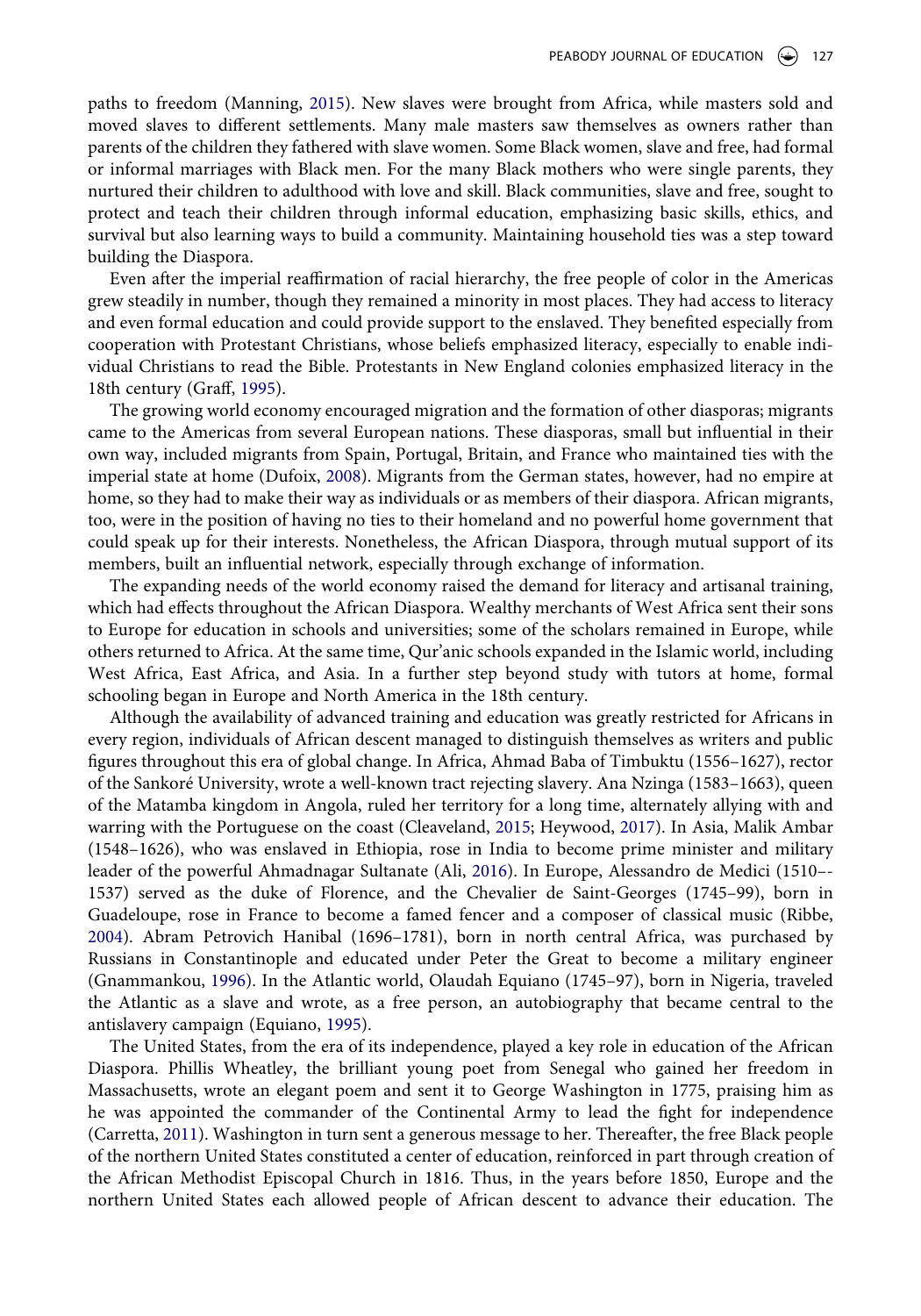difference was that Black students in Europe were generally isolated, while Black students in the United States could be part of a small but vibrant Black intellectual community. Religiously trained leaders led campaigns for emancipation throughout Africa and the Diaspora, including Muslim-led antislavery movements in West Africa (Rashid, [2003](#page-10-12)).

<span id="page-4-3"></span>When freedom was won—through warfare in Haiti, the Spanish colonies, and the United States or by legislation in Britain, France, and Brazil—ex-slaves sought to start new lives, joining those people of color already freed. In each territory of the Diaspora and within the African continent, communities learned from each other how to expand their learning and how to encourage both individual manumission from slavery and emancipation of whole nations. In the northern United States, it was possible to support a legal abolitionist movement: Such outstanding figures as David Walker, Sojourner Truth, and Frederick Douglass wrote and preached against slavery. Colleges were formed for students of African descent, beginning with those now known as Cheyney University (1837) and Lincoln University (1854), both in Pennsylvania. The writings and speeches of activists in the northern United States spread inspiration throughout the African world. By the 20th century, their voices were joined by those who were gaining formal education throughout Africa and the diaspora.

<span id="page-4-2"></span><span id="page-4-0"></span>Emancipation was a broad social issue in the 19th century: It referred not only to freedom from slavery but also to the freedom of serfs (especially in Russia), equal rights for women, and freedom of conquered peoples from foreign domination. Haiti won two types of emancipation almost at once freedom from slavery beginning in 1793 and then national independence in 1803 (Geggus, [2002\)](#page-10-13). Once emancipation from slavery was achieved, the ex-slaves faced the task of building a new life. In Mexico, independence and the abolition of slavery came at the same time in 1829; for Venezuela, emancipation came years later. In these countries, as in the United States and Cuba, Black people fought for the freedom of their country and fought for freedom from slavery (Andrews, [2004](#page-9-3)). Emancipation was won in the United States by 1865 but was won even later in Cuba, Brazil, Africa, and Asia. In postemancipation Trinidad, under British rule, Black families managed to gain high levels of education by generating competition for students among Catholic, Protestant, and state schools (Brereton, [1981\)](#page-9-4). In the United States, emancipation brought the rapid creation not only of elementary schools throughout the South but of numerous colleges, including Howard, Hampton, Fisk, and Atlanta before 1870. With emancipation and the beginnings of formal education, the African Diaspora in the Americas achieved its first great victory. These campaigns continued in the Old World African Diaspora and within Africa.

#### <span id="page-4-1"></span>**Education in the era of industrial empire, 1880–1950**

By 1880, the world economy had taken another turn—industrial production expanded and with it cities, empires, and international migration. For people of the African Diaspora, the next century centered on campaigns for citizenship in the lands where they lived. People sought livelihoods on farms or in wage labor; Black migrants to cities did much to establish the culture of modern urban life. The activists of the African Diaspora did not have powerful states to back them, but they had word of mouth, literacy among a growing number, increasing opportunities to travel, and the ability to exchange funds, even in small amounts. As they gradually confirmed the end of enslavement, they turned next to campaigns for recognition of their citizenship with equality in law, rights to vote, and positions of leadership.

New obstacles arose to limit the campaigns of African Diaspora communities for social and educational equality: the expansion of industrial empires on every continent; a sharp expansion of racial discrimination and segregation resulting from fear by White elites and commoners of the advance of Black communities; and the immigration of millions of Europeans throughout the Americas, where they competed with Blacks for land and employment.

The expansion of empires, especially from 1880, brought a new experience worldwide. Powerful governments, backed by industry, made war and achieved an unprecedented expansion of empires. Imperial expansion, however, was costly for the people of the African Diaspora in the New World, the Old World, Asia, and in the African Homeland. The specifics varied by region, but overall, imperial expansion brought racial theory, racial hierarchy, and denigration of the culture of Africa and of the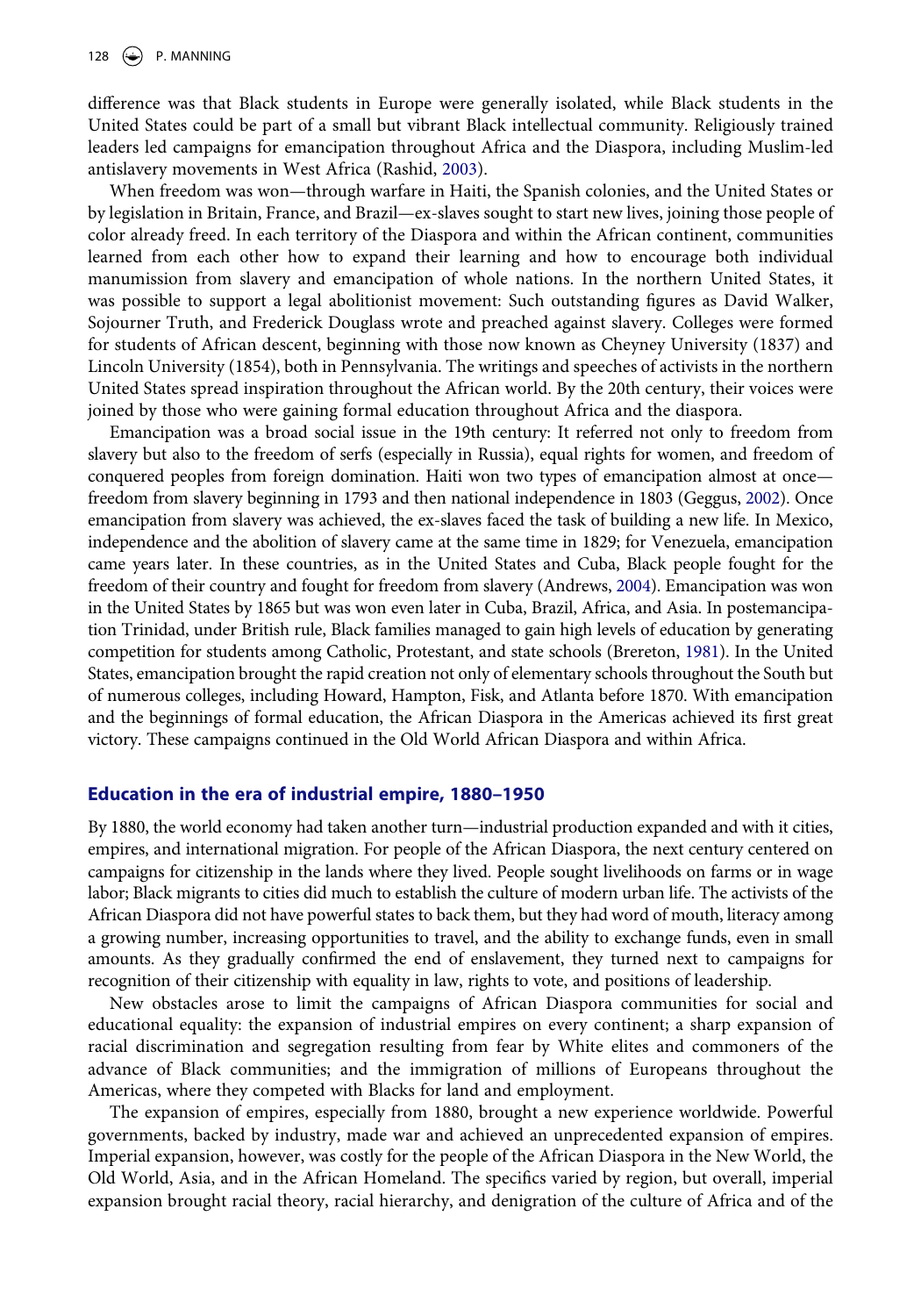African Diaspora. The great powers were Britain, France, the United States, Italy (united in 1860), Germany (united in 1870), Russia, and Japan. These industrial economies carried out global searches for raw materials, markets, and laborers.

The United States and Britain dominated the Americas as a whole. They conquered indigenous peoples and maintained influence over the independent countries of Latin America. African Diaspora communities in Latin America pressed for full citizenship in regimes that were now under national rather than imperial governments. Black people of the United States and the Caribbean colonies had lived under imperial rule for centuries, and they were to undergo nearly another century of colonization. Meanwhile, in another change, the small existing diasporas of European descent in the Americas became huge. Millions of migrants left Europe between 1850 and 1940, coming to the United States, Brazil, the Caribbean, and elsewhere, creating diasporas of Irish, British, Italians, Spanish, Russians, and others. The government of Brazil subsidized migrants from Italy and labeled their arrival as "whitening" (Dos Santos & Hallewell, [2002\)](#page-10-14).

<span id="page-5-2"></span>In the imperial colonies of Asia and Africa, European rule was a new experience. The empires seized virtually all of the Middle East, South Asia, and the African Homeland. Britain and France ruled most of this great region; Germany, Italy, and Portugal held portions. As the empires seized African and Asian territories, they announced their intention to free slaves in those lands, though they were slow in taking action. Then, in 1927, Great Britain formally declared that slavery had ended (Manning, [2020](#page-10-3)).

Thus, the people of all regions of the African Diaspora found themselves under pressure from a White backlash resulting not only from White fear of the rising influence of free people of African descent but also because of imperial expansion worldwide, White military power everywhere, and the rise of White migration to the Americas. People of African origin throughout the Diaspora, despite their achievements, faced a severe backlash against their campaign for education, land, and citizenship. From the 1880s, with a peak in 1900–1920, a campaign of civilizational and racial hierarchy glorifying whiteness and denigrating blackness—gained the upper hand in the leading industrial and imperial countries. The story of racial segregation and discrimination in the United States, highlighted by the 1896 *Plessy vs. Ferguson* court decision favoring racial discrimination in interstate railroad cars, is well known. Equally important is the fact that parallel campaigns of racial discrimination and hierarchy took place throughout the European colonies and beyond (Fredrickson, [2002](#page-10-15)).

<span id="page-5-3"></span><span id="page-5-0"></span>In seeking the best response to racist backlash, Booker T. Washington and W. E. B. Du Bois carried out their famous debate on accommodation versus the "talented tenth" as strategies for Black education (Aiello, [2016\)](#page-9-5). Du Bois later entered into debate with Marcus Garvey, cautiously emphasizing the dangers of militant nationalism. But as Washington and Du Bois showed, advanced training remained available to people of African descent in the United States and elsewhere in this era of oppression. The Black educational institutions and the Black religious bodies survived, even with limited funds, and produced skilled graduates. Throughout the Diaspora, university study was available to small numbers of Black men and women who were skilled, fortunate, or both: Langston Hughes, the Harlem Renaissance poet, studied at Columbia University. Medical and legal training were particular objectives of these students; it was possible to advance in the Protestant but not the Catholic clergy. In the United States, Howard University became the most prestigious of the predominantly Black schools; its first Black president was appointed in 1926.

Cuba stood out as an impressive case for political and educational advance within the African Diaspora, especially from 1860 to 1920. In Cuba's long fight for independence from Spain, a Black-White alliance sustained the independence movement. Education too remained a high priority in this country, which was already relatively well educated. Immediately after independence, Cubans of all descriptions poured into schools. By 1920, around 60% of Cubans were literate, nearly double the 1900 literacy rate, and the figures for Blacks were quite close to those for Whites. Blacks were a much smaller proportion of teachers than Whites, but between 1900 and 1920 the number of Black teachers rose from 5% to 15% of the total (de la Fuente & Andrews, [2018\)](#page-10-16).

<span id="page-5-1"></span>For Asia and Africa, colonial conquest imposed great cultural change: These conquered regions suffered huge losses in the racialized backlash of the early 20th century. The Indo-European languages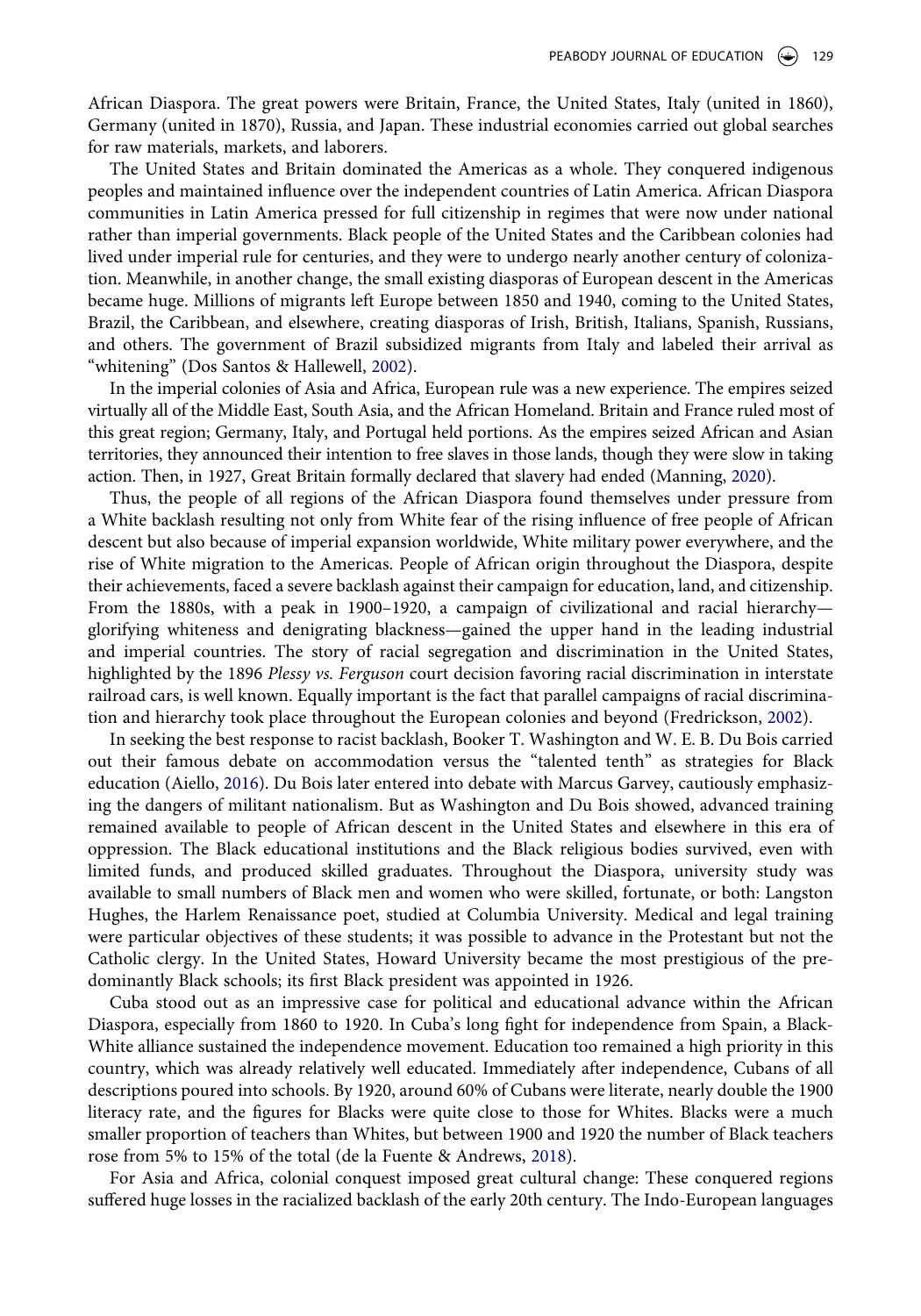<span id="page-6-5"></span>of English, French, and Portuguese were imposed as official languages and languages of instruction. Schooling in these territories was available to few, mostly at the introductory level. French and British systems allowed tiny numbers of students to carry out advanced studies in medicine and administration. Qur'anic schools in Islamic areas taught young children the verses of the holy book, basic literacy in Arabic, and calculation (Manning, [1998\)](#page-10-17). For the great majority of African families, education still consisted of training from parents and instruction from elders at crucial turning points in life, such as the initiations that took place at adolescence. Yet even in Africa, the limitations on university education for Black people did not halt the development of scholarly analysis and intellectual debate. Solomon Plaatje published *Native Life in South Africa* in 1915 and a reader of Setswana texts the next year (Plaatje, [1991\)](#page-10-18). Jomo Kenyatta of Kenya conducted Africanist anthropological study in Britain and published the distinguished *Facing Mount Kenya* in 1938 (Kenyatta, [1938\)](#page-10-19). Figures such as Plaatje and Kenyatta opened up a new political campaign for people in African and Asian lands to achieve citizenship within the states that had been imposed on them.

<span id="page-6-6"></span><span id="page-6-4"></span>Therefore, in one way or another, from 1900 onward, people throughout the African Diaspora and Africa came to share two essential objectives: achievement of the rights of citizenship and reaffirmation of the culture of the African Diaspora and Africa. One impressive affirmation of citizenship and shared culture was the international Pan-African Congress organized in 1900 in London by Henry Sylvester Williams, a lawyer trained in Trinidad and working in London. The Congress brought delegates from the Americas, Europe, and Africa to consider the possibilities for greater political rights for people of African descent in both colonies and independent nations. Successive congresses, held throughout the 20th century, peaked at the Manchester conference of 1945, which prepared African leaders to launch campaigns for national independence (Adi, [2018\)](#page-9-6).

<span id="page-6-0"></span>Diasporas, while they do not control governments, have shown an ability to influence opinion through newspapers. Newspapers, even of small circulation, became very important to the development of Black communities in which English, Portuguese, Spanish, or French were spoken. They carried on the campaign for citizenship. *The Gleaner*, published in Kingston starting in 1804, began as the voice of Jamaica's planter class, but with the gradual rise of Blacks to citizenship, it ceded more and more space to their perspective. Black-owned newspapers were founded in Lagos, Cape Coast, Freetown, Havana, and Baltimore in the late 19th century, and in Chicago, São Paulo, New York, Los Angeles, Pittsburgh, and Paris in the early 20th century.

<span id="page-6-1"></span>Political activists found novels to be one tool for conveying their messages: W. E. B. Du Bois, in the United States, wrote *Quest of the Silver Fleece*, portraying the choices between urban and rural existences, while Gold Coast lawyer J. E. Casely-Hayford wrote *Ethiopia Unbound*, offering a vision of self-government for the Gold Coast (Casely-Hayford, [1911](#page-9-7); Du Bois, [1911](#page-10-20)). These novels by elite figures become one of many aspects of the early-20th-century outpouring of creativity in popular culture in every region of the African Diaspora, largely in celebration of the end of slavery (Manning, [2009](#page-10-1)). Although these cultural advances took place everywhere in the African Diaspora, two high points in this wave of creativity gained special recognition: the Harlem Renaissance of the 1920s and the francophone authors of the Négritude literary tradition in the 1930s (Huggins, [2007\)](#page-10-21).

<span id="page-6-3"></span>Meanwhile, the competition and threats among empires led to two great disasters. After World War I had destroyed four great empires, World War II pitted the pro-racist policies of Germany, Japan, and Italy against the other empires. The war, with a huge cost in casualties, discredited racial hierarchy and destroyed all the remaining empires except the American and Soviet regimes. The United Nations, as it formed in 1945, formally rejected racism in government and social policy; a 1950 Nobel Peace Prize for African American diplomat Ralph Bunche underscored the new direction (Hill & Keller, [2010\)](#page-10-22).

#### <span id="page-6-2"></span>**The era of decolonization and nationhood, 1950–2020**

The recovery from World War II brought remarkable advances worldwide in education, social welfare, and political rights for people of African descent and all colonized peoples. For the African Diaspora, the improvements in health conditions and the greater freedom to migrate both contributed to great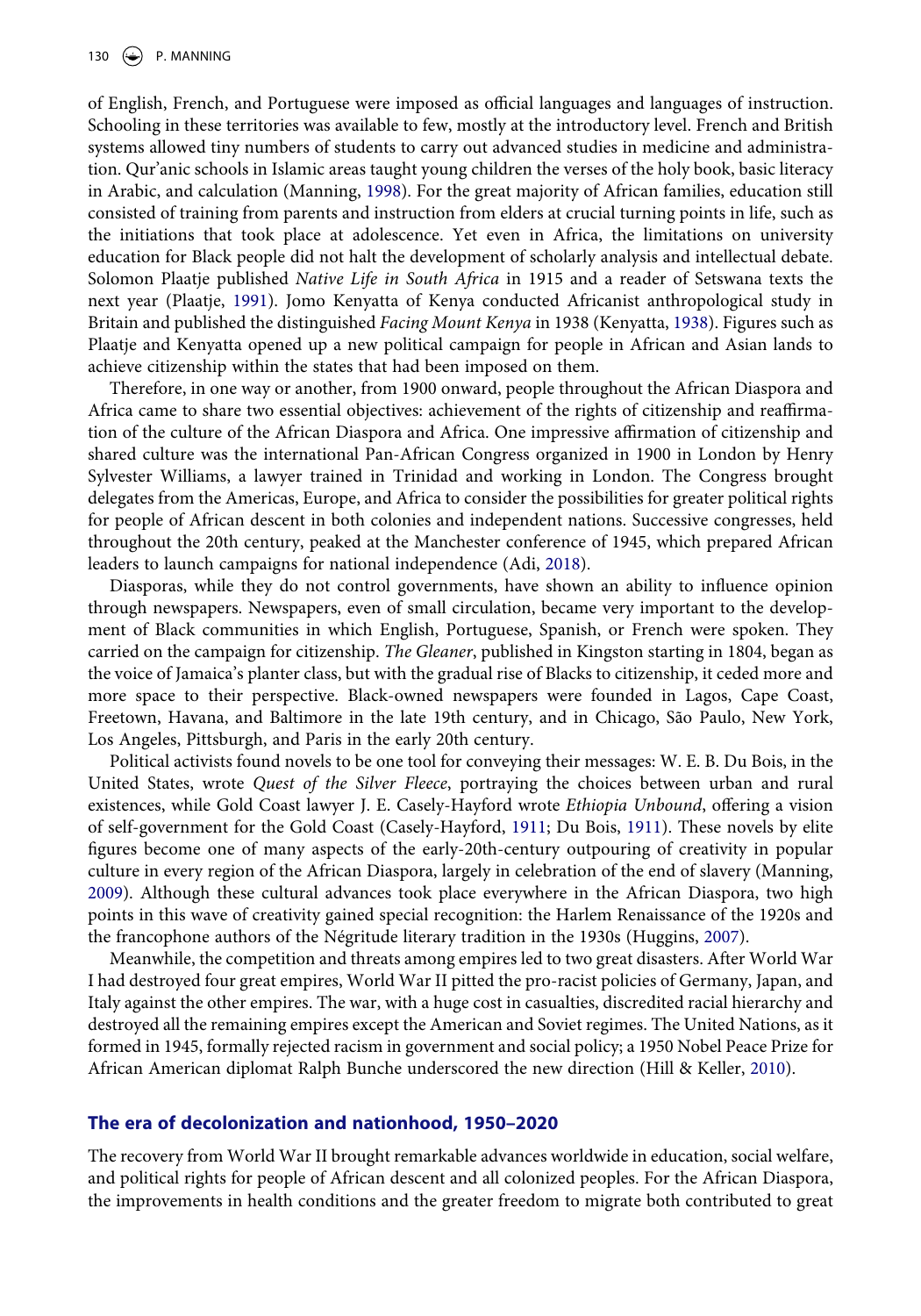advances in education. From the 1950s, medical services expanded in cities and rural areas of the Americas, the Old World Diaspora, and in Africa. Mortality rates declined, causing population sizes to grow because of newly available antibiotics and especially because of public health measures supported by governments and by communities that were gaining rights to demand better services. The postwar era also brought expanded migration within countries as men and women moved to seek employment and schooling, as in the United States, Brazil, and Venezuela (Manning, [2009\)](#page-10-1). A trickle of migration from the Caribbean to Europe began in the 1940s, then grew to a flood. With the independence of African countries in the 1960s, African migrants began seeking work in Europe. Then in the 1980s, as economic conditions in Africa worsened, African migrants moved in larger numbers to North America and to the oil-producing countries of Asia.

Along with the changes in health conditions, population, and migration, education expanded in the postwar world more rapidly than ever before (Graff, [1995\)](#page-10-6). People of the African Diaspora and Africa made highly impressive advances in education in the postwar years. For members of communities worldwide, who had almost no access to literacy or formal study as recently as 1950, their grandchildren today now find themselves in communities in which the majority of adults are literate (either in their home language or in a second language) and have access to knowledge about the world as well as their own community. The arguments for expanded education were often made more in terms of class than race or ethnicity. Thus, when the Brazilian educator Paolo Freire published *Pedagogy of the Oppressed* in 1970, he fueled a social and intellectual movement that spread from Latin America to much of the world. As he argued, "The more students work at storing the deposits entrusted to them, the less they develop the critical consciousness which would result from their intervention in the world as transformers of that world" (Freire, [2000](#page-10-23), p. 73). For the rest of the 20th century, Freire was a central activist in the expansion of general education throughout Latin America and the African Diaspora.

<span id="page-7-1"></span><span id="page-7-0"></span>In the United States, a 1954 court decision launched the era of school desegregation and greater Black school attendance. As reported in official statistics, the proportion of Black American children aged 5 to 6 enrolled in school rose from 69% in 1954 to 96% in 2002. These changes accompanied the Civil Rights movement of the 1950s and 1960s in the United States, including public demonstrations, court cases, and campaigns in popular media (Brooks, [2008\)](#page-9-8). Similarly, education could now begin seriously in Africa. As independence came to more than two dozen African countries in the 1960s, elementary schools went up all over the continent. Elementary schooling had expanded in the 1950s, but independence expanded the priority given to education. State schools especially grew in number; in some cases, they took over mission schools. Teachers included some from overseas such as missionaries or Peace Corps volunteers, but most were from the home country. By 2000, roughly half of adult Africans were literate, though usually this meant literacy in a second language rather than their first language. Television and radio, however, allowed for widespread diffusion of vernacular languages.

The 1960s brought the first admission of large numbers of Blacks to college and university education in all regions of the Diaspora and Africa. The University of the West Indies, founded with three campuses in 1948, has remained a strong institution since. In 1960, Africa had only three universities outside of South Africa and Egypt. By 2000, all but the tiniest countries had a series of universities, some of them fully equipped, as with the University of Ghana and Cheikh Anta Diop University of Dakar. In the United States, too, the number of universities expanded, though from a comparatively strong base.

Further, university curricula began to recognize the lives and conditions of Black people, as faculty members and Black communities called for relevant education. African studies began in the 1950s in the United States, Europe, and Africa in humanities and social sciences and their interdisciplinary combinations. After some delay, scholarship in Latin American studies came to give substantial attention to Afro-Latin Americans. Black Studies rose in the 1960s, especially in the United States, as a concomitant to the political mobilization of Black communities. Black scholars in the United States, Britain, and some other countries reached positions of importance, and a few historically Black colleges and universities, notably Howard University, gained a place at the table of top U.S. research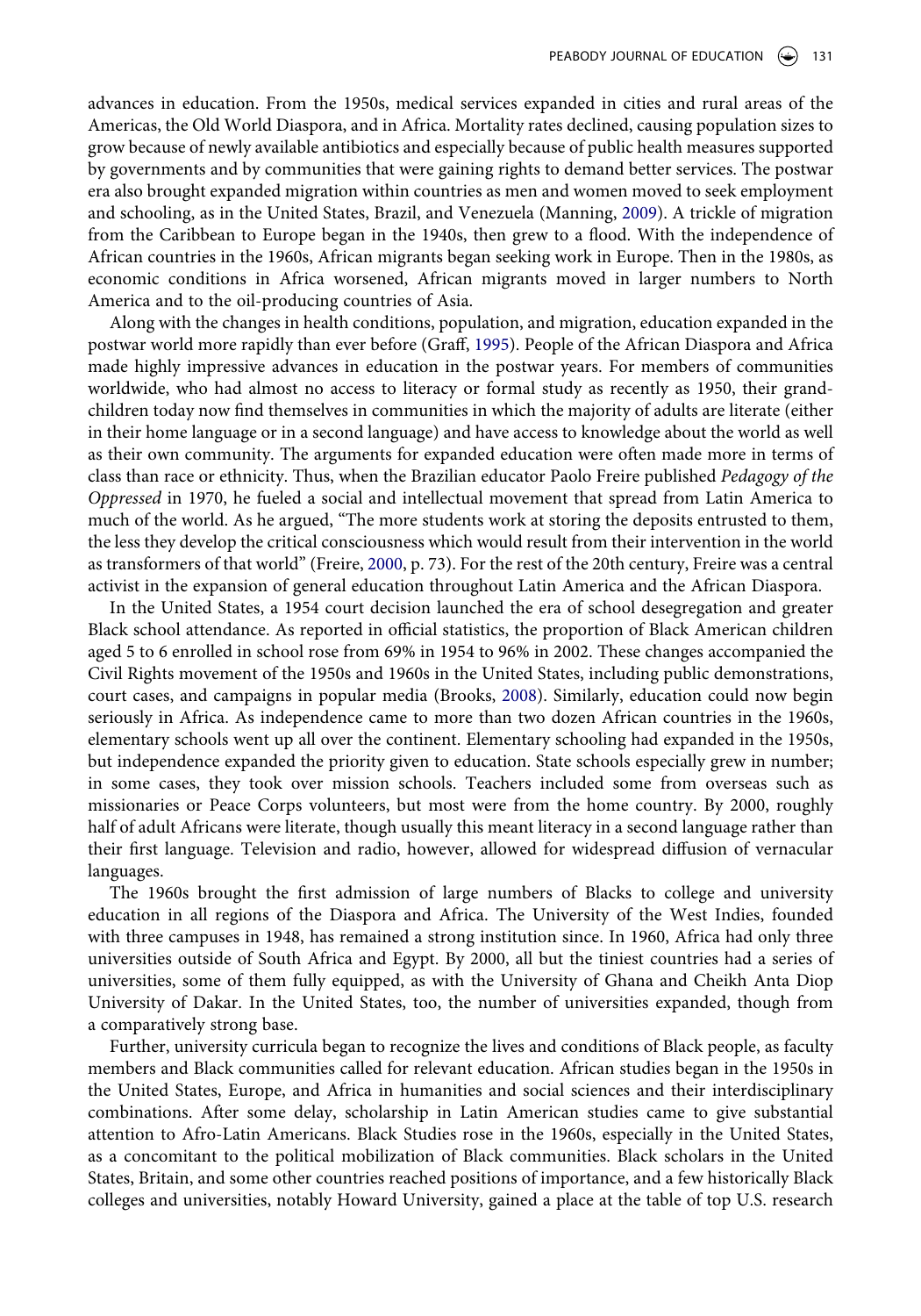institutions. The proportion of U.S. Blacks over age 25 with a college degree grew from 2% in 1954 to 17% in 2002.

The benefits of the postwar expansion in education were manifestly clear. In the 1960s, Blacks had returned to the political stage on the continent and in the New World Diaspora, and by the 1980s, they had gained great new space on the intellectual and cultural stages. As the educational and academic contacts grew within the world of African-descended peoples, the term "African Diaspora" first began to be used by scholars in the 1960s. In 1979, Joseph E. Harris of Howard University published *Global Dimensions of the African Diaspora*, a collective work in which several authors showed the historical and social logic of the term (Harris, [1993\)](#page-10-24). The "History of the African Diaspora" course was required of all students at Howard.

<span id="page-8-3"></span>Nevertheless, despite the accumulating educational and social achievements, a new backlash arose in the 1980s: Its effects restricted educational advance for at least 20 years. Negative pressures of the World Bank, from the 1970s onward, imposed Structural Adjustment Programs to reduce public investment in Africa and the Americas so that schools, health, and universities were cut back. Students rebelled, and national governments (sometimes dictatorial) responded by closing universities. In the same era, anti-immigrant sentiment grew in England and France. Scholars and students from Africa, the Caribbean, Latin America, and even Europe sought to come to the United States. Yet there were educational limits in the United States as well: Some Black Studies programs were discontinued, and small HBCUs closed as public universities expanded. More and more, academic life addressing the African Diaspora concentrated in the United States. The period from 1980 to 2000 was a time when education was severely limited in many parts of the world but continued to function in the United States, though with difficulties, making the United States the center of a Diaspora-wide intellectual and cultural discourse during this time period.

<span id="page-8-7"></span><span id="page-8-6"></span>Remarkably, although economic growth and formal education faced severe limits, popular culture of the African Diaspora grew to reach a steadily wider audience. Kente cloth and braided hairstyles were but two symbols of the expanding African Diaspora culture. In this period, Black writers from many parts of the world were at once critically acclaimed and commercially successful. Wole Soyinka, a Nigerian playwright and essayist, was awarded a Nobel Prize in 1986 (Soyinka, [1981](#page-10-25)). From the Caribbean, poet Derek Walcott won a Nobel Prize in 1992 (Walcott, [1974\)](#page-10-26). In the written works of these authors, the medium was little changed, but the expression within the medium drew more deeply on the language and outlook of the communities portrayed. From the United States, Alice Walker wrote of the American South in *The Color Purple*, and Toni Morrison, after a series of deep yet successful novels, won a Nobel Prize in 1993 (Morrison, [1987](#page-10-27)).

<span id="page-8-5"></span><span id="page-8-4"></span><span id="page-8-0"></span>Black intellectuals in the humanities and social sciences also came to greater prominence during the 1980s. The most prominent Black scholars include historian John Hope Franklin, economist W. Arthur Lewis, political scientist Ali Mazrui, and literary scholar Henry Louis Gates (Franklin, [1947](#page-10-28); Lewis, [2003\)](#page-10-29). Two Jamaican-born sociologists gained great prominence: Stuart Hall in the United Kingdom and Orlando Patterson in the United States (Hall, [2017;](#page-10-30) Patterson, [1982](#page-10-31)). More slowly, Blacks gained recognition in engineering, mathematics, computer science, and in the physical and biological sciences.

<span id="page-8-2"></span><span id="page-8-1"></span>Scholars of the African Diaspora developed new ideas about the function of global cultural connection in the development of human society. Jamaican-born historian Colin Palmer published a series of works on the African Diaspora; the Black British sociologist Paul Gilroy developed a somewhat different vision, "The Black Atlantic," which focused on postemancipation cultural exchange among African-descended and other writers (Gilroy, [1993;](#page-10-32) Palmer, [2000\)](#page-10-33). In a still-larger change, the nations of Venezuela, Colombia, and Ecuador each adopted laws in the early 1990s that gave recognition to African ancestry within their populations, in addition to the Europeans and indigenous peoples who had long been recognized. The results brought changes in law, in the national school curriculum, and in rights to land. Similar changes took place in Brazil after 2000. As a result, the number of people in South America who formally identified themselves as of African ancestry grew significantly.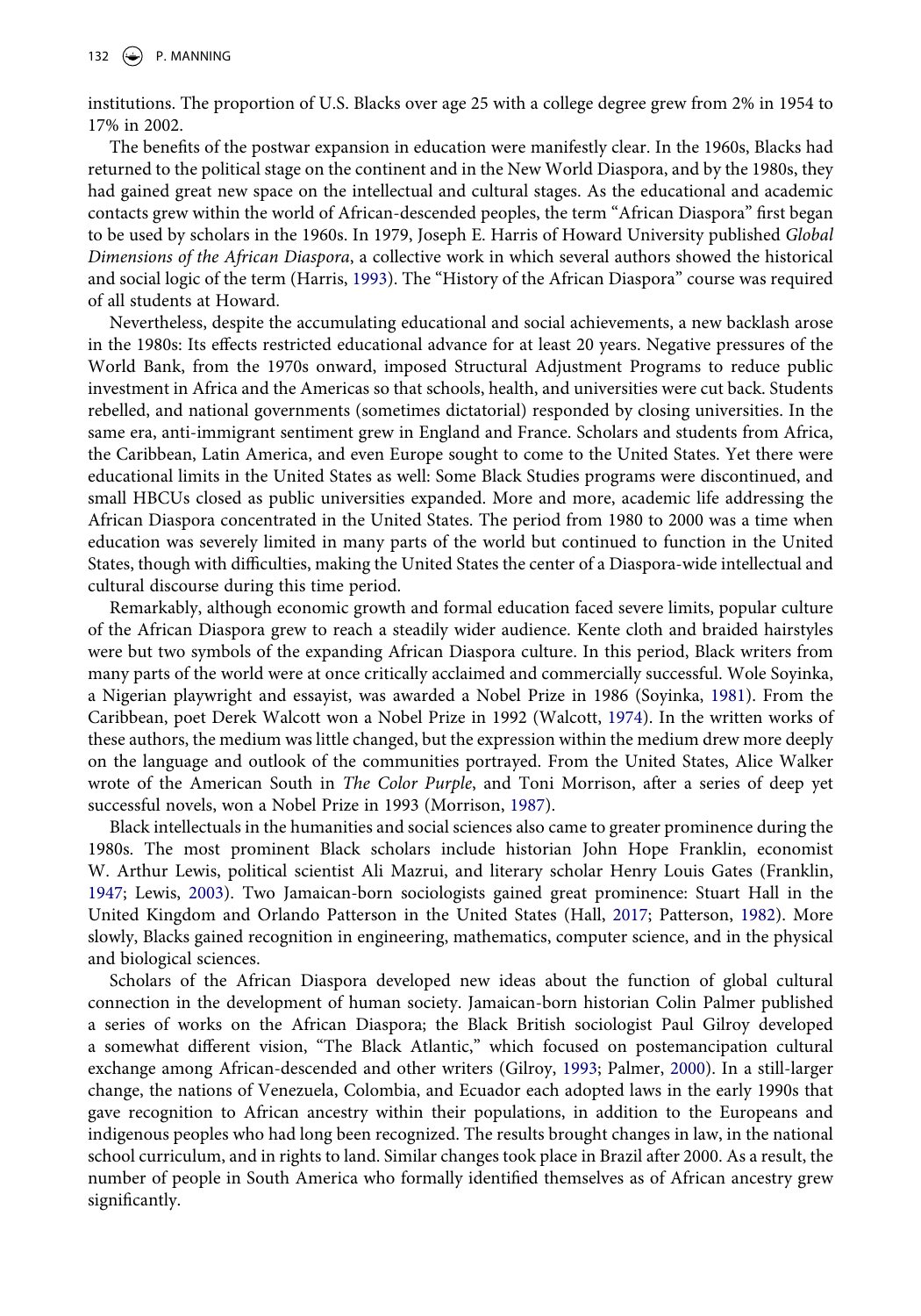Since the opening of the 21st century, advances in education have continued throughout the African Diaspora. One can see examples of growing institutional strength in education across the African Diaspora, both within the United States and abroad. Nigeria and Ethiopia each have over 100 postgraduate institutions; education has expanded in every corner of the African Diaspora. Further, the institutions that provide support to research and educational structures of the African Diaspora are growing in strength. In one key example, the Council for Economic and Social Development of Africa (CODESRIA, <https://www.codesria.org>), founded in 1973 and headquartered in Africa (Dakar), is expanding its leadership in social science for the African continent and Diaspora with triennial conferences and publication of substantial numbers of books in English, French, Portuguese, and Arabic (Manning & Jamie Miller, [2019](#page-10-34)). In addition, the Association for the Study of the Worldwide African Diaspora (ASWAD, [https://www.aswadiaspora.org\)](https://www.aswadiaspora.org), founded in New York in 2000, continues to grow and flourish, with biennial meetings in Africa and the Diaspora—a high point of its early growth was the 2006 conference in Rio de Janeiro.

<span id="page-9-9"></span>Another source of connection in African Diaspora affairs is the global scope of Black popular culture. In music, literature, dance, film, video, online networks, and debates, culture nurtures discussion and exchange among virtually all subgroups within the African Diaspora.

The concept of diaspora is now much more widely understood. It is now clear that neither powerful governments nor the borders of nations are sufficient to explain the world of today. Groups of migrants—and communication among migrants—is now so widespread that diasporic links among common people are central to the outlooks and culture of today. The African Diaspora, with its distinctive character, spread over four continents plus the home continent, is an important social structure for the world of today. The concept of Diaspora, deployed in the cross-disciplinary fields of Black Studies, Ethnic Studies, and African Studies—and relying on a principled exchange of multiple perspectives—is giving fuller expression to the life and culture of people of African descent and showing, at the same time, the role of the large-scale social structure of diaspora in human society overall.

#### **Author bio**

*Patrick Manning* has specialized in the contributions of Africans and Africa's descendants in world history. He has written widely on Francophone African economic and social history for the 19th and 20th centuries and on slavery and African populations from the 16th to the 19th century. He is the author of *The African Diaspora: A History Through Culture* (2009) and other works on the African Diaspora and has been active in the affairs of the African Diaspora Consortium. He was founding director of World History Centers at Northeastern University (1993–2004) and University of Pittsburgh (2008–2015). His most recent book on world history is *A History of Humanity: The Evolution of the Human System* (2020). He served as President of the American Historical Association in 2016.

#### **References**

<span id="page-9-6"></span>Adi, H. ([2018](#page-6-0)). *Pan-Africanism: A history*. Bloomsbury Academic.

<span id="page-9-5"></span>Aiello, T. [\(2016\)](#page-5-0). *The battle for the souls of Black folk: W. E. B. Du Bois, Booker T. Washington,and the debate that shaped the course of Civil Rights*. Praeger.

<span id="page-9-1"></span>Ali, O. H. [\(2016](#page-3-0)). *Malik Ambar: Power and slavery across the Indian Ocean*. Oxford University Press.

<span id="page-9-3"></span>Andrews, G. R. ([2004](#page-4-0)). *Afro-Latin America, 1800–2000*. Oxford University Press.

<span id="page-9-4"></span>Association for the Worldwide Study of the African Diaspora (ASWAD). Retrieved from <https://www.aswadiaspora.org> Brereton, B. ([1981\)](#page-4-1). *A history of modern Trinidad, 1783-1962*. Heinemann.

<span id="page-9-8"></span>Brooks, P. E. ([2008](#page-7-0)). *Boycotts, buses, and passes: Black women's resistance in the U.S. South and South Africa*. University of Massachusetts Press.

<span id="page-9-2"></span>Carretta, V. ([2011](#page-3-1)). *Phillis Wheatley: Biography of a genius in bondage*. University of Georgia Press.

<span id="page-9-7"></span>Casely-Hayford, J. E. [\(1911\)](#page-6-1). *Ethiopia unbound*. C. M. Philips.

<span id="page-9-0"></span>Cleaveland, T. ([2015](#page-3-2)). Ahmad Baba al-Timbukti and his Islamic critique of racial slavery in the Maghrib. *The Journal of North African Studies*, *20*(1), 42–64. doi:[10.1080/13629387.2014.983825](https://doi.org/10.1080/13629387.2014.983825)

Council for the Development of Economic and Social Research in Africa (CODESRIA). Retrieved from [https://www.](https://www.codesria.sn) [codesria.sn](https://www.codesria.sn)